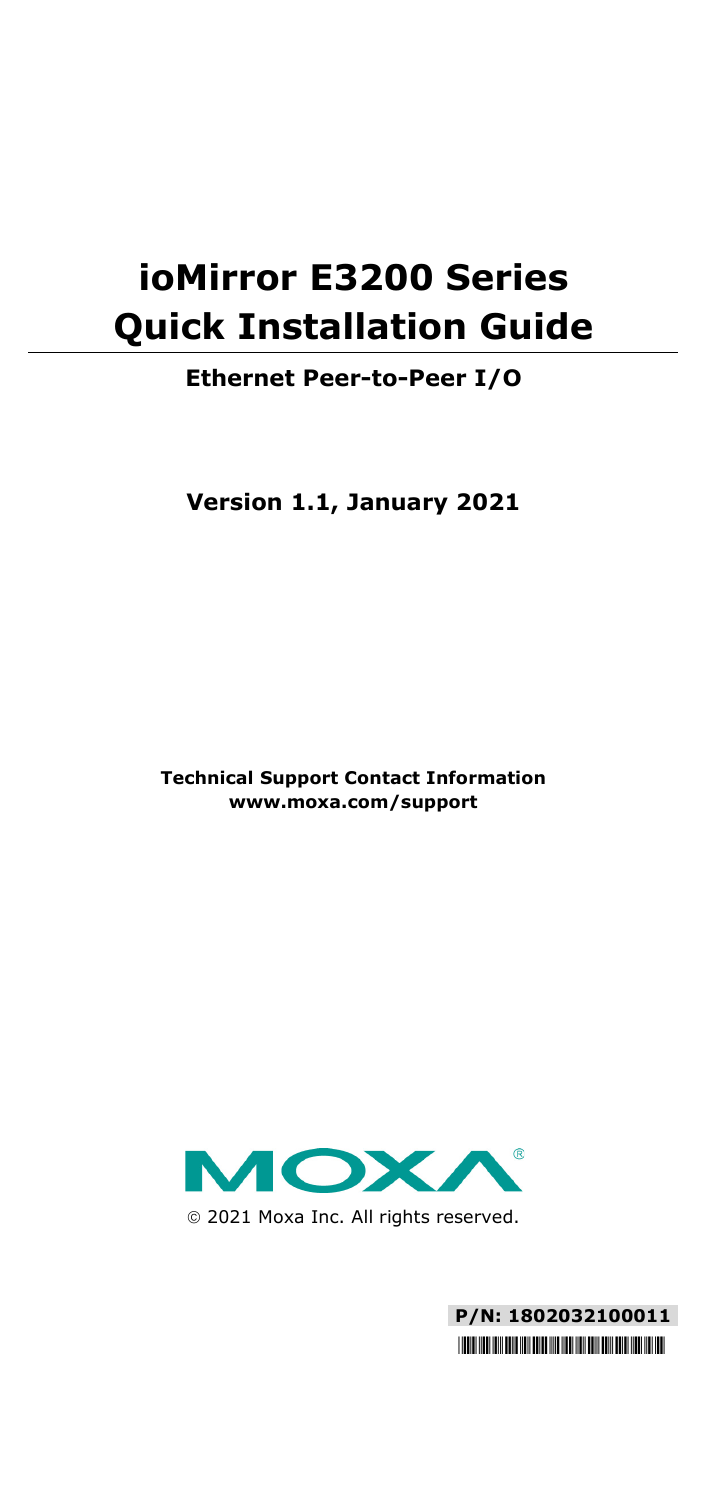# **Package Checklist**

- 1 x ioMirror E3200 Series peer-to-peer I/O product
- 1 x quick installation guide (printed)
- 1 x LDP1602 LCD module (optional)

## **Specifications**

| <b>Power Parameters</b>     |                             |  |
|-----------------------------|-----------------------------|--|
| Input Voltage               | 12 to 48 VDC                |  |
| Power Consumption           | 136 mA @ 24 VDC             |  |
| <b>Environmental Limits</b> |                             |  |
| Operating Temperature       | $-10$ to 60°C (14 to 140°F) |  |
| Storage Temperature         | -40 to 85°C (-40 to 185°F)  |  |
| (package included)          |                             |  |

# **LED Indicators**

| <b>Ethernet LEDs</b> |                 |                                                                                                                 |
|----------------------|-----------------|-----------------------------------------------------------------------------------------------------------------|
| Ethernet             | Orange          | Live 10 Mbps Ethernet connection                                                                                |
|                      | Green           | Live 100 Mbps Ethernet connection                                                                               |
|                      | <b>Blinking</b> | Transmitting or receiving data                                                                                  |
| <b>System LEDs</b>   |                 | <b>RDY</b><br><b>PWR</b>                                                                                        |
| <b>PWR</b>           | Red             | Power is on                                                                                                     |
|                      | Off             | Power is off                                                                                                    |
| Ready                | Red             | System error                                                                                                    |
|                      | Green           | ioMirror is functioning normally                                                                                |
|                      | Off             | Power error condition exists                                                                                    |
| I/O LEDs             |                 | E3210 Peer-to-Peer I/O<br><b>Ⅱ ①①②②②③③</b> ①<br>Alarm<br>8 Digital input, 8 Digital output<br>DO Power<br>DO(0) |
| DI(1 to 8)           | Green           | Status is "on"                                                                                                  |
| $DO(1 to 8)$ Off     |                 | Status is "off"                                                                                                 |
| Alarm                | Red             | DI has lost connection with remote output module                                                                |
|                      | <b>Blinking</b> | DO has lost connection with remote input module                                                                 |
| DO PWR               | Red             | DO power in                                                                                                     |

# **I/O Wiring Diagrams**

#### **DI Dry Contact**

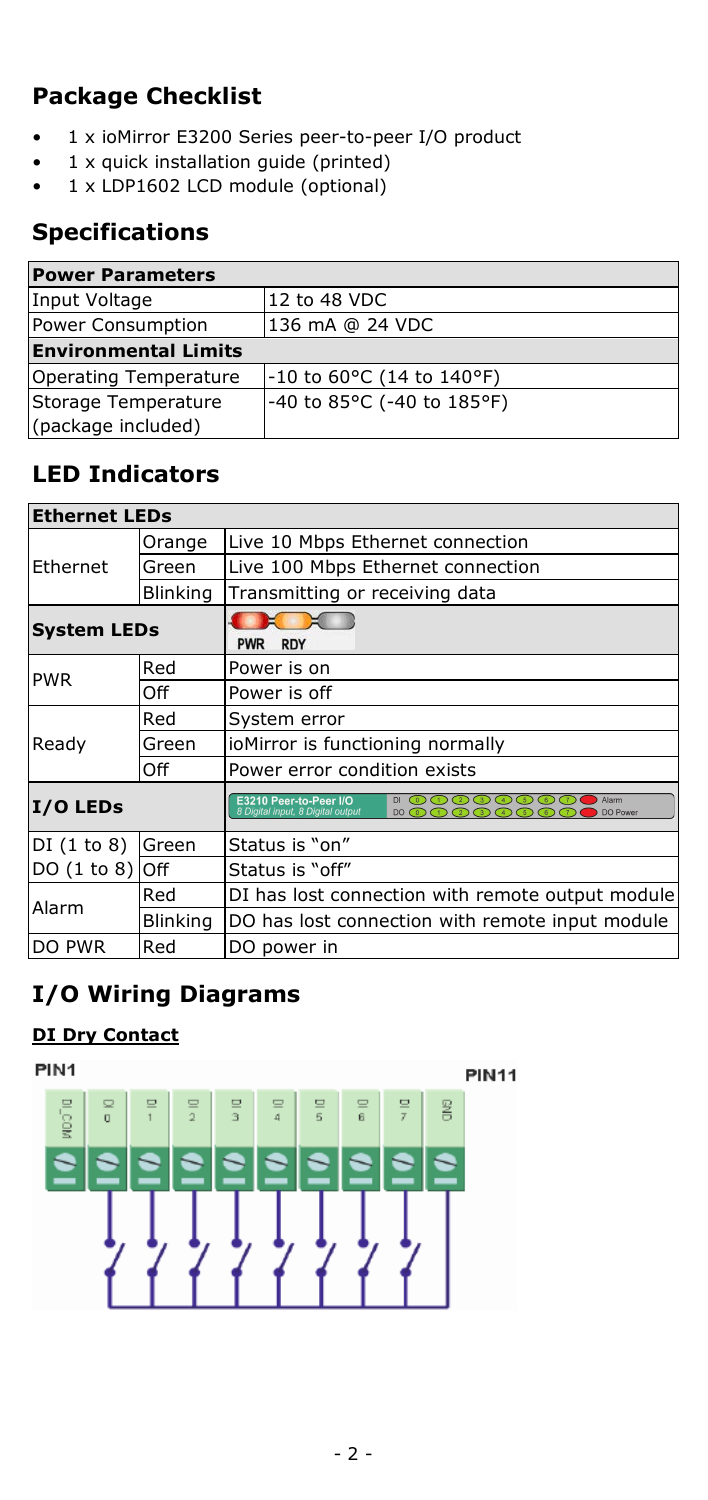#### **DI Wet Contact**





Pin 15

Pin 24



#### **Alarm Output**



## **Mounting**

There are two ways to mount the ioMirror E3200 Series: DIN-rail or wall mounting.

- **Mounting on a DIN rail** Pull out the bottom slider; latch the unit onto the DIN rail, and then push the slider back in.
- **Mounting on a wall** Pull out both the top and bottom sliders and align the screws accordingly. The heads of the screws should be less than 6.0 mm in diameter, and the shafts should be less than 3.5 mm in diameter, as shown in the figure.